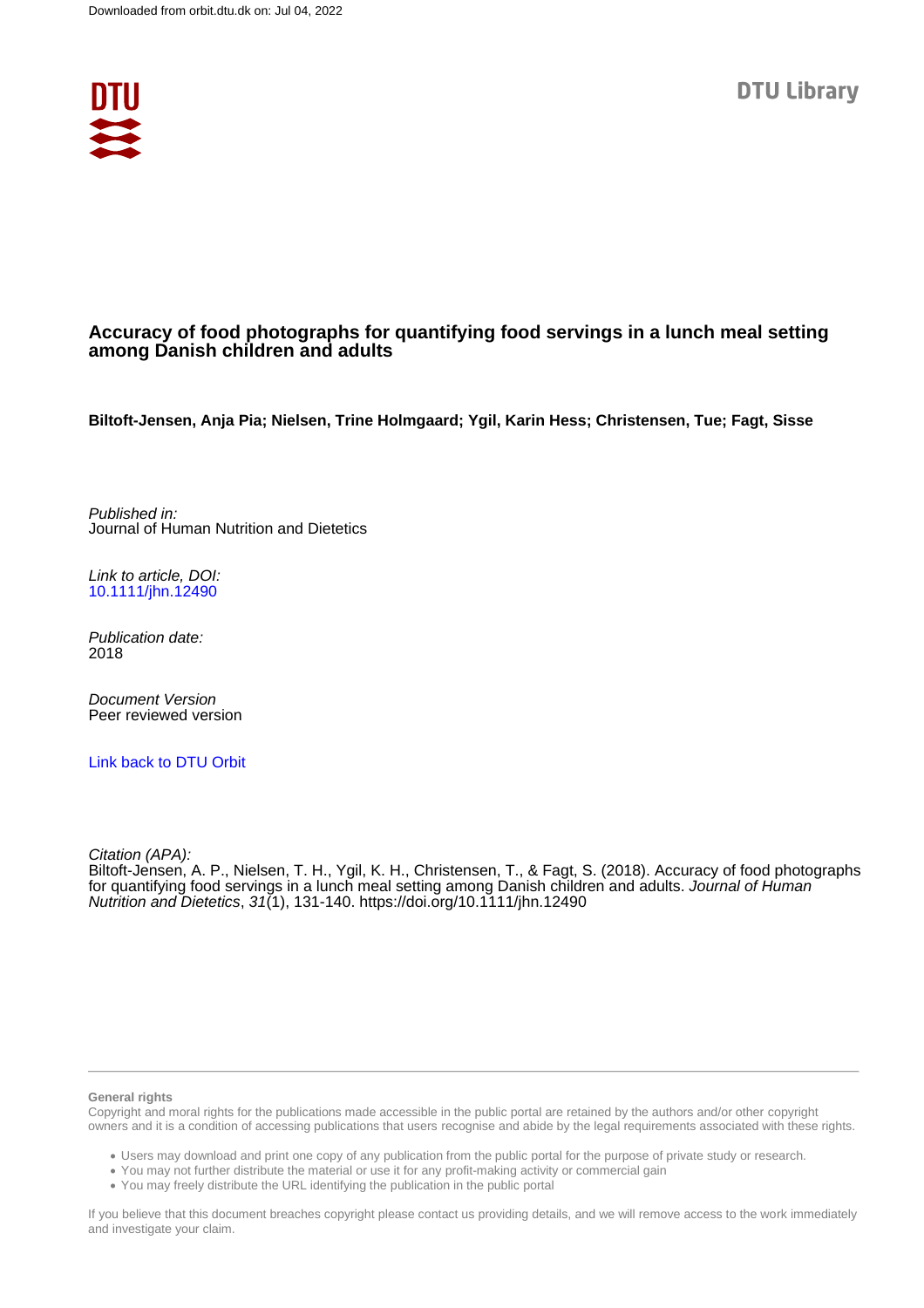| 1<br>2   | Accuracy of food photographs for quantifying food servings in a lunch meal setting among Danish<br>children and adults.                                                |
|----------|------------------------------------------------------------------------------------------------------------------------------------------------------------------------|
| 3        |                                                                                                                                                                        |
| 4        | Anja Biltoft-Jensen, Trine Holmgaard Nielsen, Karin Hess Ygil, Tue Christensen, Sisse Fagt.                                                                            |
| 5        |                                                                                                                                                                        |
| 6<br>7   | All from: The National Food Institute, Division for Risk Assessment and Nutrition, Technical University of<br>Denmark, Mørkhøj Bygade 19, 2860 Søborg, Denmark.        |
| 8        |                                                                                                                                                                        |
| 9        | Correspondence:                                                                                                                                                        |
| 10<br>11 | Anja Biltoft-Jensen, National Food Institute, Division for Risk Assessment and Nutrition, Technical<br>University of Denmark, Mørkhøj Bygade 19, 2860 Søborg, Denmark. |
| 12       | E-mail: apbj@food.dtu.dk                                                                                                                                               |
| 13       |                                                                                                                                                                        |
| 14       | Running head: Accuracy of food photographs for estimating intake                                                                                                       |
| 15       |                                                                                                                                                                        |
| 16<br>17 | Keywords: Portion size photos, food portion size, portion size estimations, dietary assessment, dietary<br>surveys                                                     |
| 18       |                                                                                                                                                                        |
| 19       |                                                                                                                                                                        |
| 20       |                                                                                                                                                                        |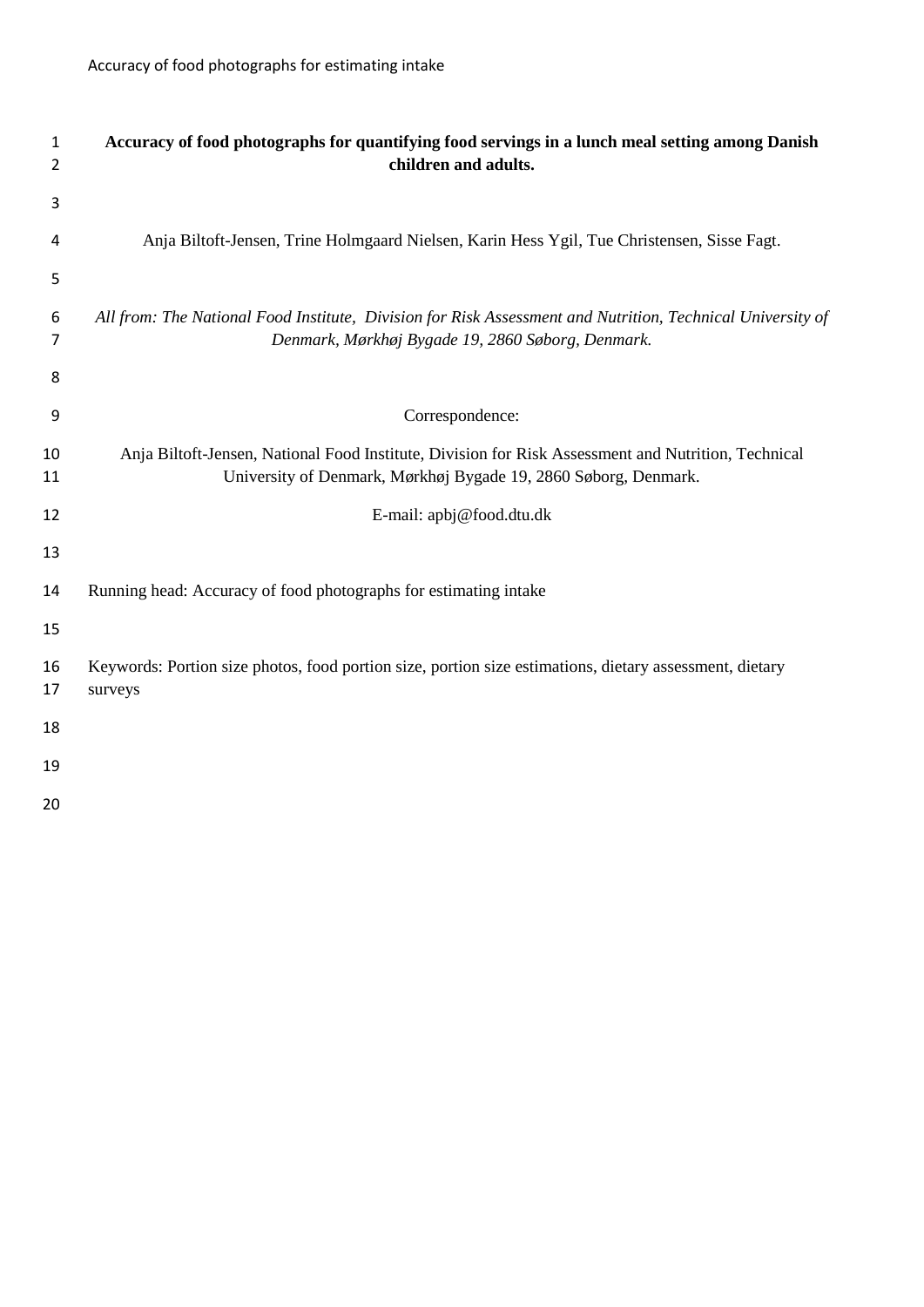# **Abstract**

 Background: Visual aids, such as food photographs, are widely used in estimating food quantities in dietary surveys. The purpose of the present study was to assess how accurately Danish adults and children can estimate food portion sizes using 37 series of photographs illustrating 4-6 different portion sizes under real-life conditions, whether adults were more accurate than children, and to estimate the error caused by using portion-size photos to estimate weights of foods consumed in macronutrient calculation.

 Methodology: 622 adults and 109 children were recruited in three workplace canteens and in two schools, respectively, to estimate their lunchtime portions based on photos. Participants were told to keep the foods separated on their plate when taking lunch. Participants thereafter estimated their own portions by looking at the relevant photo series. Then the actual food portions were weighed.

Results: The proportion of correct estimations was 42% overall (range; 19%-77%). The mean

difference (%) between estimated and actual weight was 17% (range; 1%-111%). Small portion size

photographs were more often used correctly compared with larger portion photographs. Children

had as many correct estimations as adults, but overestimated portions more. Participants using

fractions of, or more than, one photo to estimate the portion of a food had significantly larger errors.

When calculating the macronutrient content of a weekly menu using the estimated portion sizes,

protein had the largest error (29%).

 Conclusion: When used in a real-life situation the portion size photos validated in the present study showed a certain inaccuracy compared with the actual weights.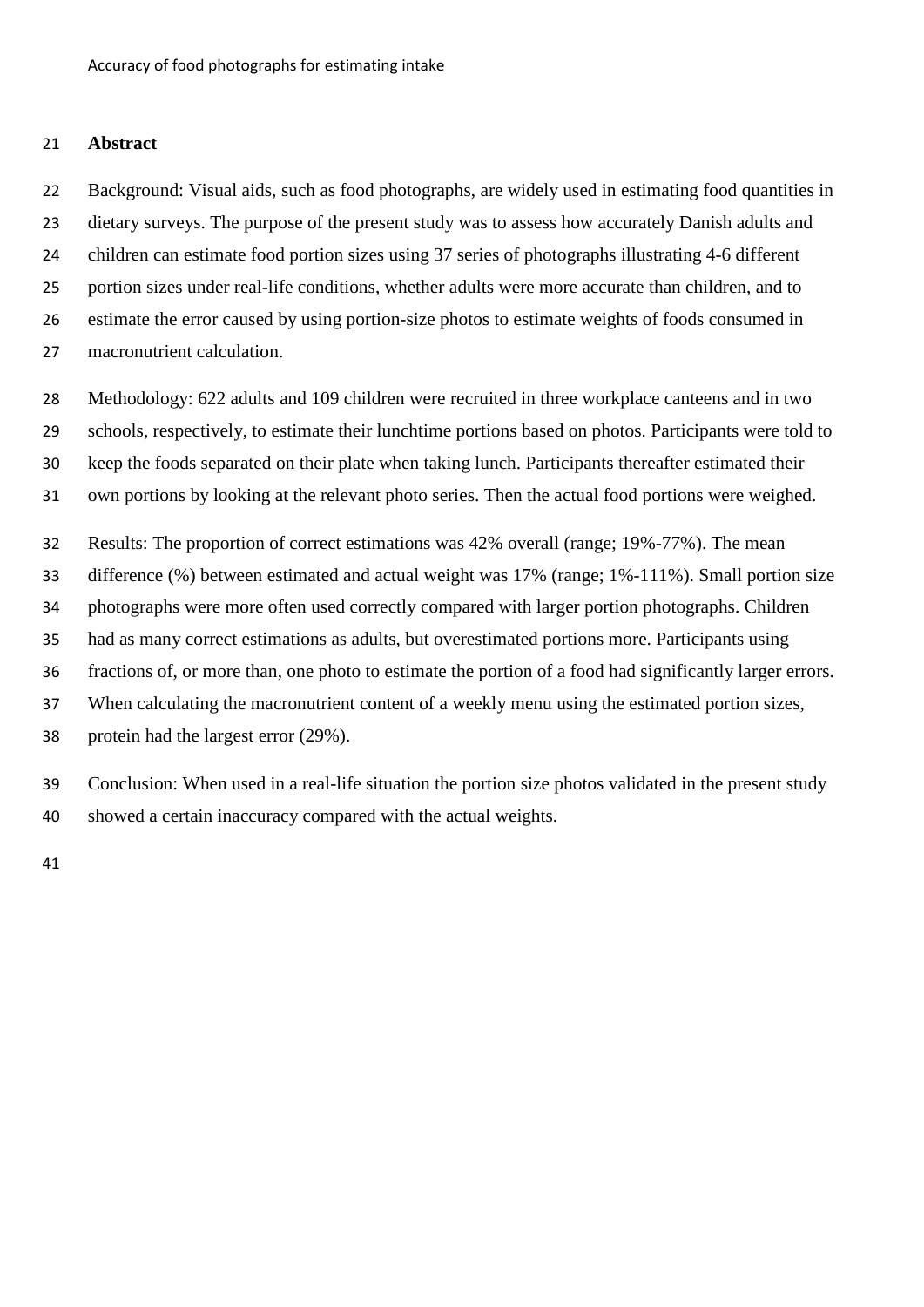# **Introduction:**

 Quantification of consumed portions is associated with large measurement errors in most dietary assessment methods but food weighing (1).

 In epidemiologic studies including dietary data collection and food surveillance and national dietary surveys, weighing of food portions is often not feasible. Standard portions, household-measures, food models and food photos have therefore been used as aids for quantitative estimation of the eaten food items (2-5). The use of standard portions assigns the same portions to all participants and thereby underestimates the true variation in eaten portion sizes and compromises the ability to rank participants according to true intake. The use of household measures to estimate intake may be particularly difficult for individuals who are not accustomed to using household measures in food preparation. Therefore, visual aids, such as photos of different portion sizes, have been widely used to improve participants' accuracy in reporting food quantities (6-9). Portion size photos are practical to distribute to participants in a dietary survey either in a booklet using paper or via the internet. Portion size photos are also used in the Danish National Survey of Diet and Physical Activity 2011- 13 (DANSDA 2011-13) by participants to estimate portion size for a large number of foods (10).

 Several authors have validated the accuracy of using portion size photos to estimate portion size (8,11-14). However, many studies have been conducted in controlled settings. In these studies, participants are invited to the investigating unit and are presented with a number of single pre- weighed foods on standard plates. Often the same foods weights and plates as presented on the food photographs are used as reference measures. Participants are asked to compare the portions presented on the plates to the portion sizes depicted in the photographs and to write down which photograph most closely corresponds to the portion on the plate (8,11,12,15). This procedure has the advantage that the same participant can compare all of the different depicted food portions in a short time period. In the above-mentioned studies, between 15 to 52 servings were evaluated by the same participant in one setting. This sort of evaluation gives little information about the success of the use of portion size photos to estimate food portion sizes in a real dietary assessment. It tests participants' ability to compare a serving size of a single food to a photo of the exact same food. Foods eaten by individuals are often eaten as meals with several other food items on the plate, often overlapping and most likely appearing differently than the foods presented in the food photographs or in the pre-weighed foods participants were asked to compare with the photographs. In a real life situation, people serve themselves and eat what they give themselves, but in the studies, described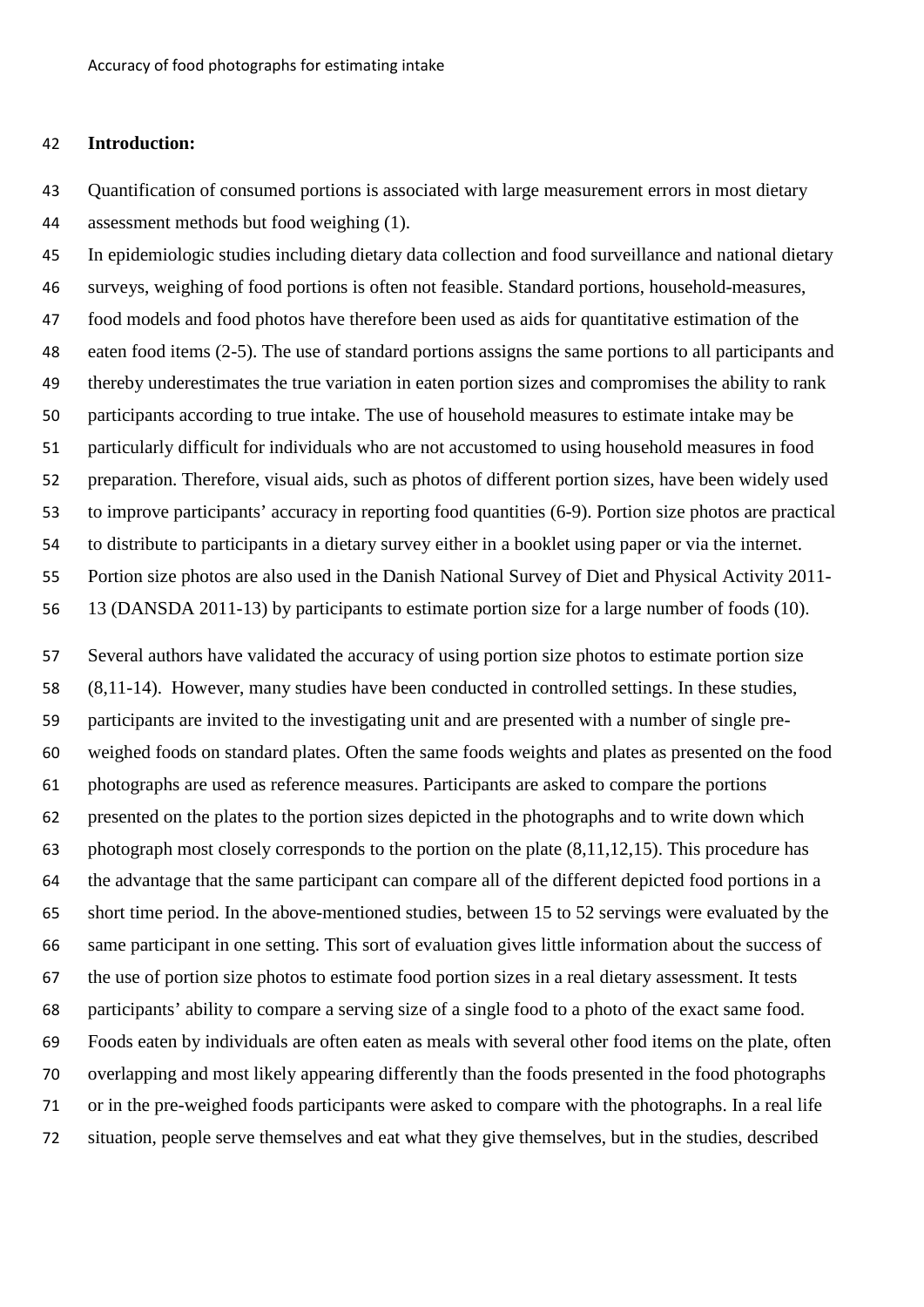participants are comparing foods and portion sizes that may not be relevant and familiar to

participants, which may introduce errors. Furthermore, this "laboratory" validation technique does

not allow for calculating how errors in portion size estimation by photos may influence the

following nutrient calculation, because single food items are evaluated and not meals that allow for

meaningful nutrient calculation.

 The purpose of the present study was to assess how accurately Danish adults and children can estimate food portion sizes under realistic eating situation using photographs of foods, whether adults were more accurate than children, whether the option to specify fractions of a portion size image or to choose from two or more images to describe the portion were just as accurate as choosing the image that came closest to the portion size, and the influence of estimating portion sizes by photos or by weight on the calculation of macronutrient intake from a weekly lunch menu.

### **Method**

# *Food photographs*

87 The food photographs used in the present study were developed for use in the DANSDA 2011-13 among 4-75 year olds. The DANSDA 2011-13 uses a 7-day pre-coded food record where participants continuously record what they have eaten, and the portion sizes are given in predefined household measures (e.g. cups, glasses and spoons) or estimated from 41 series of photos of different portion sizes.

 In the present study, 37 color portion size photo series were included. Each photo series included up to six photos of increasing and for fat spread decreasing portion sizes. The selection of food items for the food photographs was based on food items that both contribute significantly to energy and/or nutrient intake, and food items that would be difficult to estimate by household measures (as meat, fish, chicken cuts, vegetables, casseroles, filling on bread, rice, pasta, potatoes and other voluminous foods). The foods depicted in the photo series represented the most commonly eaten foods and dishes in Denmark.

 As suggested by Nelson et al., the optimal number of photos in each series is between 4 and 8, and 6 (9 x 6 cm) were chosen as optimal for the DANSDA (16). For two of the photo series, fat spread on rye bread and fat spread on wheat bread, only four photos were chosen. Due to the small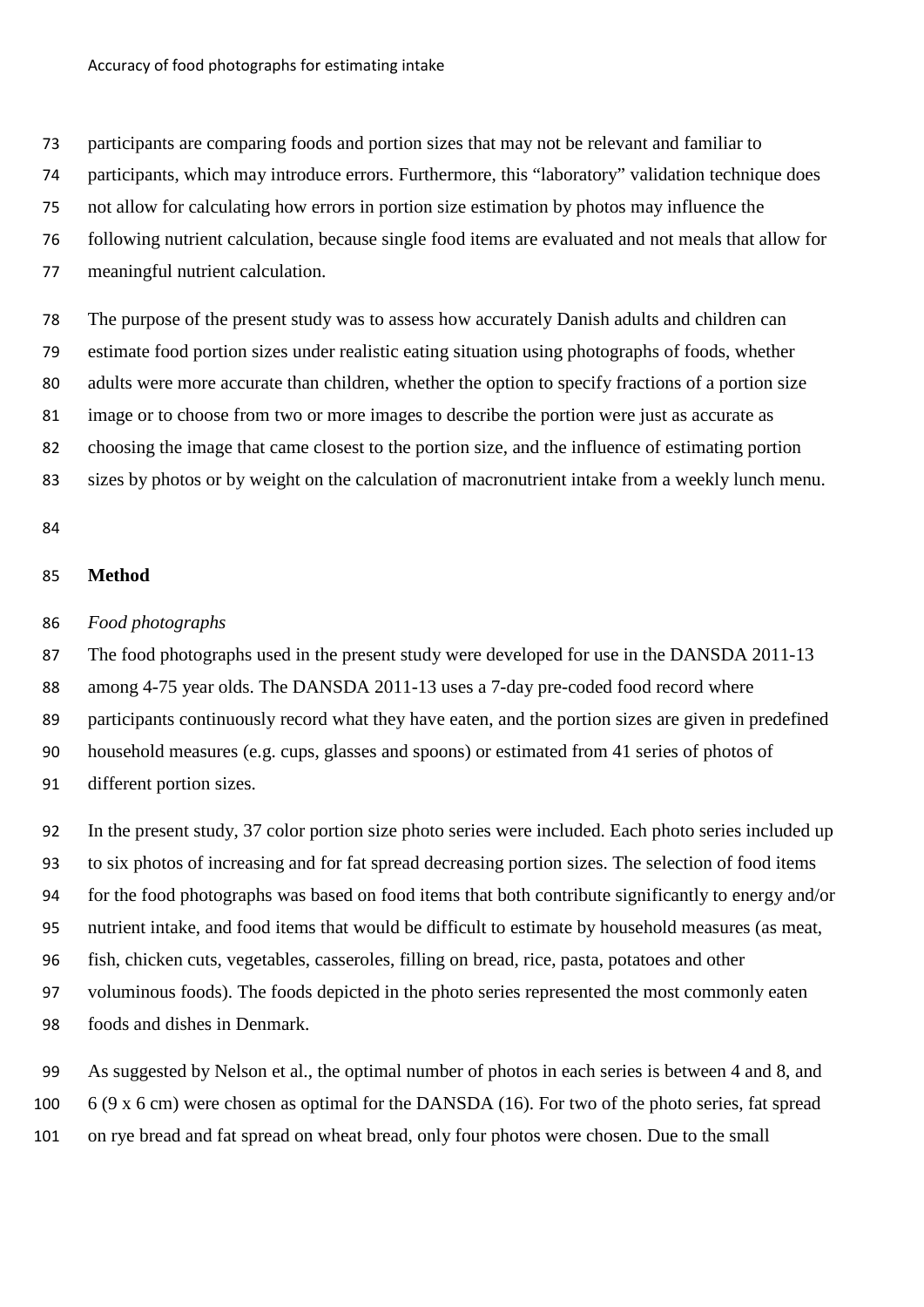increment in grams between the small and large portion of fat spread, it would be difficult to see the difference among portions with more photos within the weight range. Nelson also recommends an equal number of photos in a photo series to avoid that participants always choose the middle photo (16). The two smallest portions represented on photos A and B were considered "Small". The two middle size portions represented on photos C and D were considered "Medium". The two largest portions represented on photos E and F were considered "Large". For fat spread on bread with only four portion size photos, the smallest was considered "Small", the two middle were considered "Medium" and the largest "Large".

 The weights depicted on the photos were based on a survey investigating common food portion weights in Denmark among 258 children and adults (17). The weight intervals were equal increments between the  $5<sup>th</sup>$  and  $95<sup>th</sup>$  percentile, and slightly adjusted to represent a clear visual progression among photos. Furthermore, a suitable camera angle of 52 degrees for casseroles, meat, vegetables, potatoes/rice and pasta, and confectionary, 25 degrees for fat spread and filling on bread and 35 degrees for cake was applied to clearly demonstrate the volume of the foods (height and/or circumference), and based on a typical eating situation applying to the specific foods. Finally, the same size-relationship between the different photo-series was ensured. Most food photographs displayed the foods on a white plate measuring 27/22 cm (outer/inner diameter) which is the most commonly bought plate size in Denmark, including cutlery as a reference measure and using a light grey color as background. Chicken pieces and fat spread were displayed on a large cutting board 121 containing all portion sizes, with one image size of 16 x 19 cm. Candy and chocolate were displayed directly on the background.

# *Subjects*

 622 adults (19-68 years) and 109 children (8-12 years) participated in the validation study. The adults were recruited from three companies and the children through recruiting whole school classes from two different schools in the Copenhagen area. In one of the schools, the children brought packed lunches from home while the other had a school lunch buffet programme. All of children in school on the days of measuring participated in the study. All the companies had canteens with lunch buffets. Two of the companies employed office workers and one was a defense college. The heads of the companies and schools were approached by telephone followed by written information material. After approval, contact was made with the canteen leaders or teachers for further arrangements.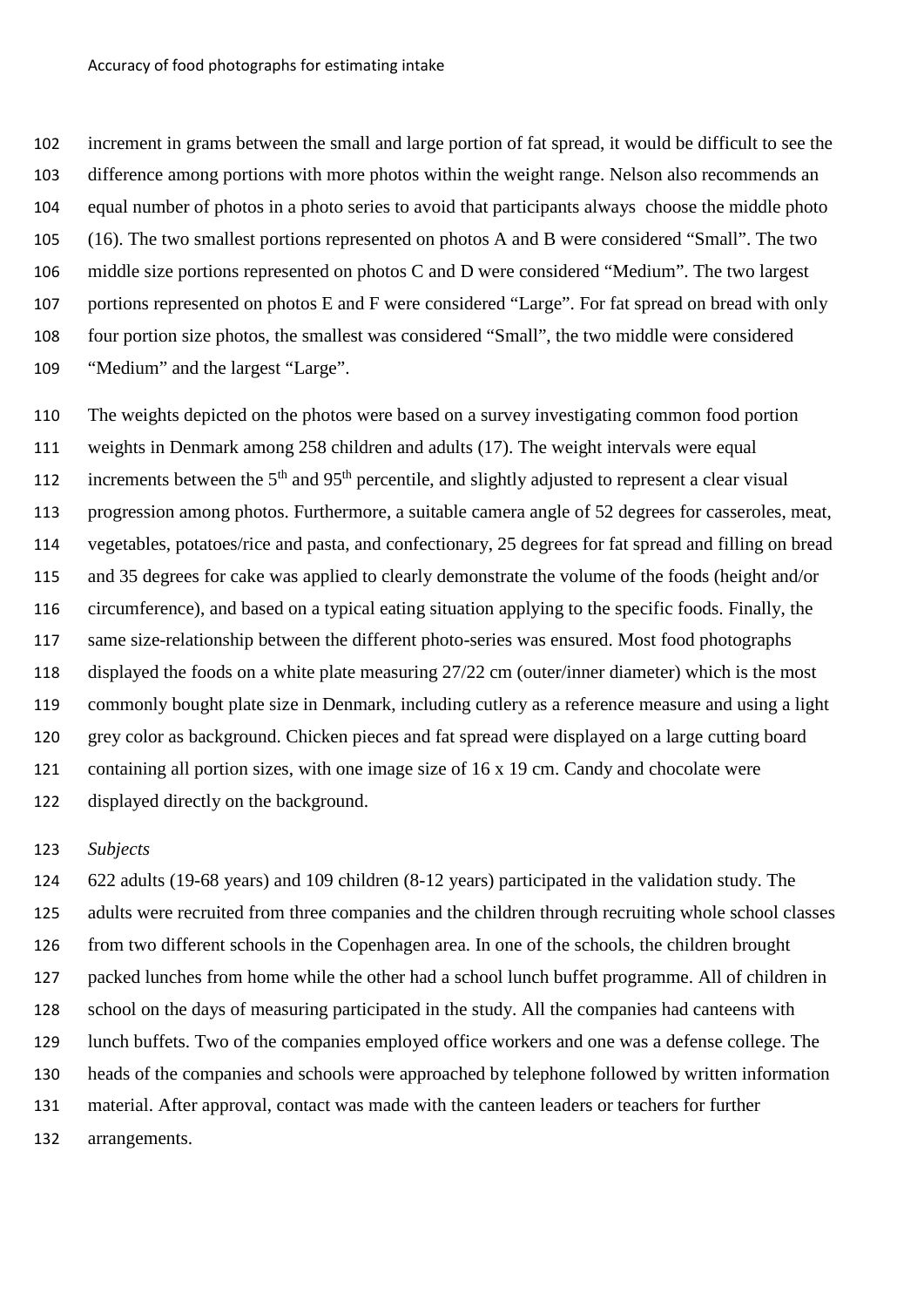### *Design*

 In all companies and schools, the relevant lunch portion sizes were estimated using the portion size photos and weighed over 3-5 days. The menu plans were given to the research team beforehand, so 136 it was possible to plan the testing of the different photo series. It was the intention to get  $\geq$  50 observations for each photo series. This goal was used to guide the number of days spent at each company canteen and to negotiate with the canteen leader about the menus. Occasionally cakes and sweets were on the lunch buffets and in the children's lunch boxes. These items were included in 140 the photos, weighed and estimated in the same way as other foods.

 Adult participants were recruited in the company canteen directly by the research team before or while standing in lunch queue. Participants were instructed to separate foods on the plate (e.g. gravy on the side, butter on the side, etc.). After participants had taken their food, photos were taken of the plates using a Nikon COOLPIX S700 digital camera (12.1-Megapixel) and a cubelite (Lastolite Cubelite 58 cm). These photos were used as documentation. Thereafter, participants estimated their own portions by looking at the relevant photo series. Participants were asked to determine which photo in the series corresponded best to the portion on their plate. They were allowed to choose fractions of a photo portion or more than one photo within a photo series to describe the served portion size of one food, e.g. a small portion could be ½ B rather than one portion A. Afterwards, 150 the different types of food on the plate were weighed (Soehnle; Vera 67002, with a precision of  $\pm 1$  g) by carefully transferring the food, item-by-item, to another plate standing on the scale Finally, the participants were asked to state their age and education (adults) before eating their meal.

 In the school where the children brought packed lunch from home, the classes received a short instruction in the classroom. Solid white polystyrene plates (Model LINPAC; Size 26 cm) marked with class, date, ID numbers were distributed to all children in the classroom, and the children were asked to unpack their lunch and place the different meal elements separately on the plate. All children went through the same procedure as the adults with photographing, portion size estimation using photos, and weighing their lunch. In the school with the lunch buffet, the same procedure was conducted.

This study was conducted according to the guidelines laid down in the Declaration of Helsinki.

Information to the parents was sent through the schools electronic communication system, and

informed consent was provided to the teacher using this system.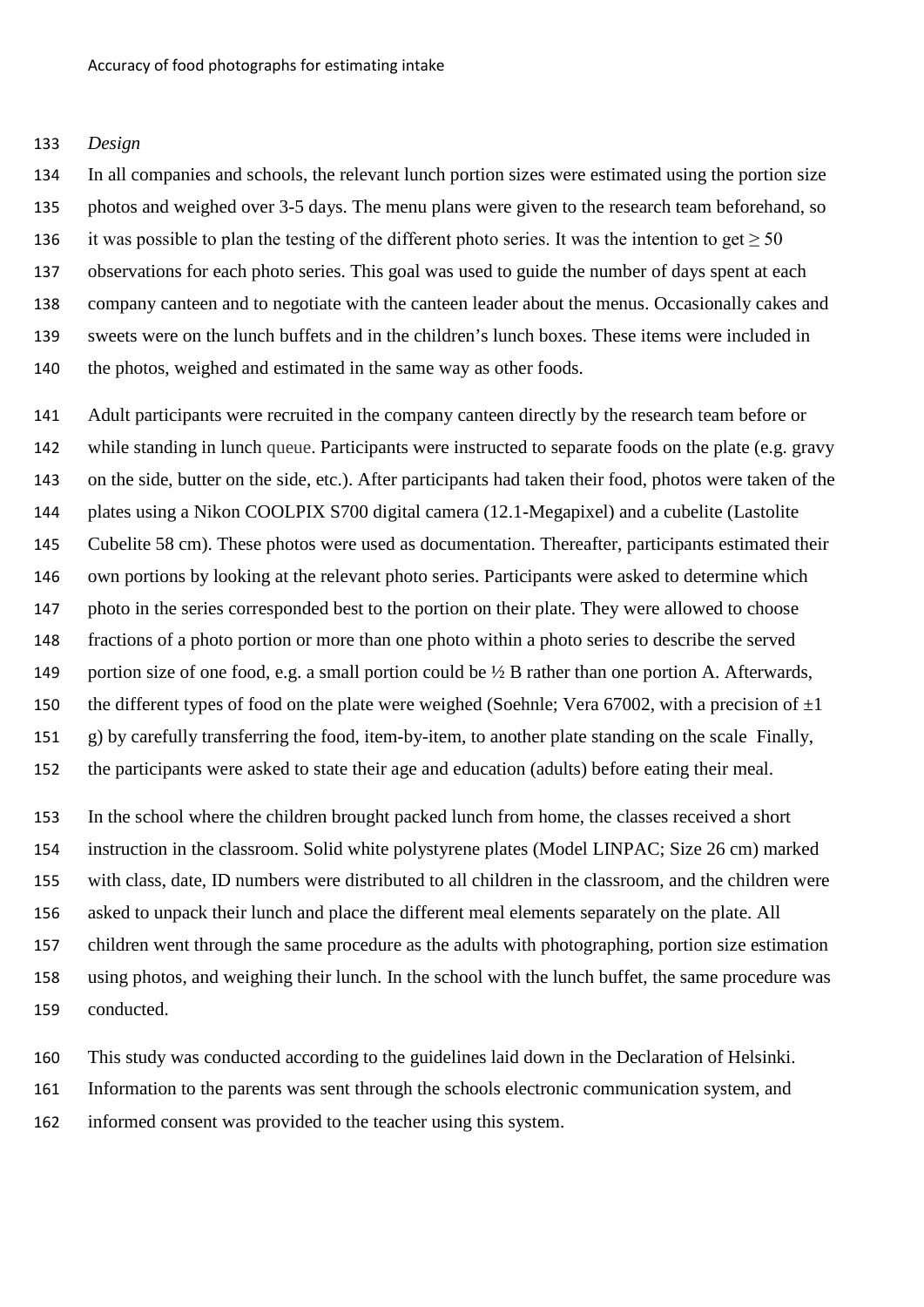#### *Data analysis*

 The agreement between the photograph chosen by the participants and the actual weight of the food portions was calculated and illustrated in several ways:

 • As a percentage of estimations choosing the correct photo, the photo adjacent to the correct photo or a distant photo when comparing food portions on the plate to portion size photos. If actual weight was within half of the increment between photo weights (on both sides of photo weights) in a photo series it was considered a correct estimation.

- 170 As an error in relation to actual weight: photo weight  $(g)$  actual weight  $(g)$ , and as mean 171 percent: mean photo weight (g) – mean actual weight (g)/mean actual weight (g) x100. Negative error/error rates indicate underestimation and a positive error/error rate indicates overestimation.
- Wilcoxon's test was used to test for the differences between the photo and actual weights.
- Spearman correlations between the estimated portion (by photo) and the actual portion (by weight) within a photo series were used to test the correlation between the portion sizes chosen and the actual weights.
- 177 Mann-Whitney test was used to test if using a fraction of, or more than, one photo to estimate portion size gave different errors than when using one photo for the estimation, and to test the difference between children and adults.
- Chi<sup>2</sup> was used to test if the percent correct estimations and direction of errors were the same when using the small, medium and large portion size photos for the estimation.
- 

The statistical analysis was carried out with the SPSS statistical package (SPSS, version 23, 2015).

 Finally, to estimate the magnitude of error introduced in the nutrition calculation when using photo weights, the macronutrient intake was calculated for a weekly lunch menu estimated by portion size photos and the actual weights. The weekly menu was composed from all the different workplaces and schools and was constructed to include most of the portion size photos (95%). Only food items with a corresponding portion size photo were estimated and weighed. Since there was no portion size photos for bread, bread was not weighed. Bread is therefore not included in the nutrition calculation. Nutrient calculations were performed using the General Intake Estimation System (Version 1.000i6) developed at the National Food Institute, Technical University of Denmark, and the Danish Food Composition Databank (version 7, Søborg, Denmark, 2009).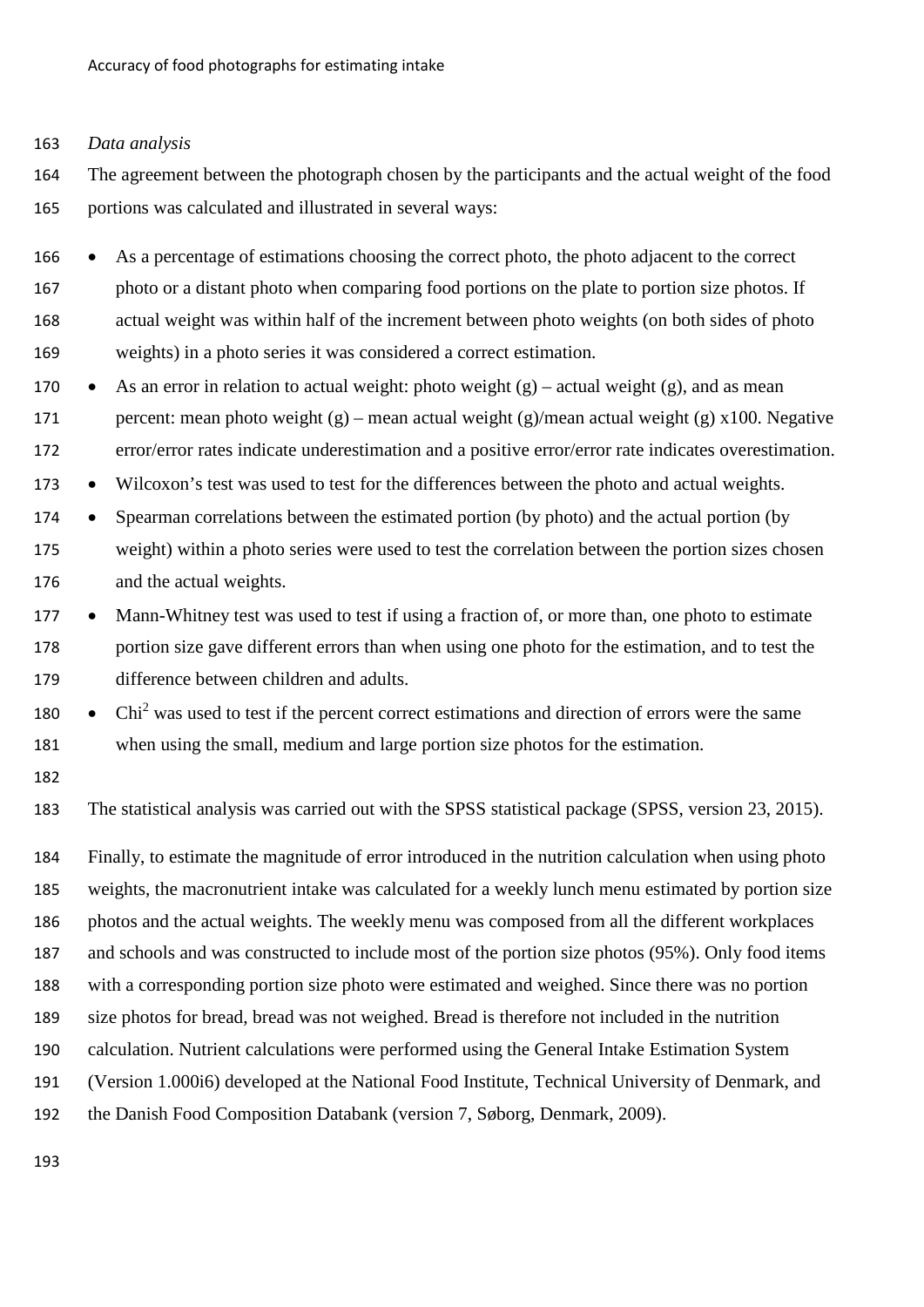# **Results**

#### *Characteristics of participants*

 The characteristics of participants are shown in Table 1. The presented characteristics are weighted according to the number of portion size estimations done by each participant since this differed from participant to participant. The mean (range) number of portion estimations from each participant was 3 (1-9). The mean (SD) age of adults was 40 (12) years and of children 9 (1) years. Males/boys did a little more than half of the portion size estimations. Among the adults, two-thirds of the portion size estimations were done by those having a medium level or long education.

### *Precision of portion size estimations*

 The mean of percent correct estimations in all categories was 42% (Table 2); 17% of the food, portions were estimated smaller than the actual portion and 41% were estimated larger. The proportion of correct estimations was below 50% for 70% of the photo series. The proportion of correct estimations was lowest for mayonnaise-based salads (11%) and highest for rice (77%) and tomato slices (73%) (Results not shown).

Correlation coefficients between the estimated portions and actual portions ranged between 0.18

(meat sauce) and 0.89 (chocolate). Three photo series (mayonnaise-based salads, fish fillet, and

meat sauce) had non-significant correlations (results not shown). The mean estimation error

percentages for all food servings were 17% (Table 2) ranging from -1% (liver paste) to 111%

(cooked/baked potatoes) (results not shown). Only for vegetables were there no significant

differences between photo weight and actual weight.

 The positive direction of the errors for most photo series indicates a trend to estimate servings larger than the actual weight. Filling on bread, vegetables and pasta were more likely to be underreported 216 than the rest of the photo series.

 In the present study, 12% of the participants chose to use a fraction of one photo or two photos within the same photo series to describe their portion size. The results showed that using a fraction of one photo or two photos compared with one photo gave significantly larger estimation errors (P=0.006) (Table 3).

 The results presented in Table 4 show that portions estimated by the small portion size photos were more likely to be correct than portions estimated by medium and large portion size photos (Percent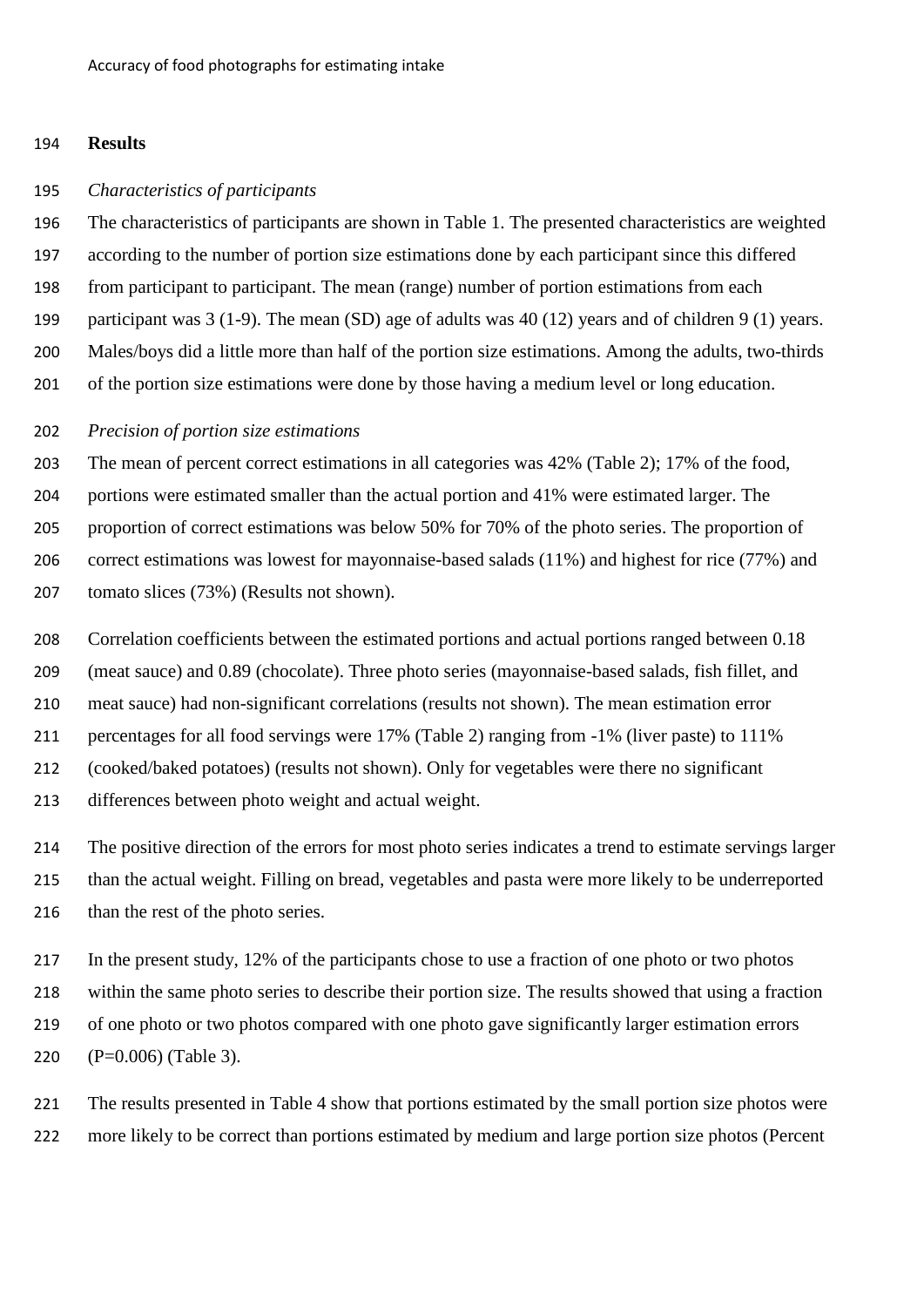error: small -4 vs. medium/large 22/23). When using the large portion size photos, 59% of the estimations resulted in overestimation.

 Figure 1 illustrates the ability of adults to choose the correct photo compared with the ability of children. The result shows that children, in just as many cases as adults, choose the correct photo.

However, when children are making estimation errors, they are more likely to be positive compared

with adults who have larger negative estimation errors compared with children. This also results in

a significant larger positive estimation error in grams and percentages in children (21.4 g; SE: 1.2;

40%) than for adults (12.2 g; SE: 2.3; 15%) (P<.001) (Results not shown).

The influence of using estimated weight vs. actual weight on macronutrient calculation for a weekly

lunch menu showed overall error estimation percentage (min-max) of 21% (5% - 38%) for energy,

29% (8%-44%) for protein, 21% (4%-33%) for total fat, 26% (15%-42%) for saturated fat, 16%

(4%-35%) for carbohydrate, 20% (8%-36%) for added sugar and 9% (-17%-19%) for dietary fiber

depending on the menu type. The macronutrient content based on the children's lunch showed

much larger overestimations than for adults (Table 5).

# **Discussion**

 In the present study, portion size photos were validated in a real-life setting for both adults and children. Furthermore, the macronutrient content was calculated and compared when using portion size photos to estimate intake and using the actual weight of foods. This study showed that overall only 42% of the study population was able to pick the correct photo, and that this was not different for children (Adults: 44% vs. children: 41%). However, children's mean estimation error was larger because they tended to overestimate more than adults did. In other studies, it was also found that when using age-appropriate portion size photos, children (4-11 years) were just as accurate as adults (8,13). The study of Foster et al. (2006) also found that children were more likely to overestimate the portion size of foods and dishes compared with adults (13).

 The use of the photos illustrating the larger portion sizes lead to larger positive estimation errors in grams and percentages. This was also seen in a Finnish study with adults validating food servings against portion size photos (12). This could be because of the difficulties in noticing the difference between large portions if the increment size is relatively small. Most studies have used an equal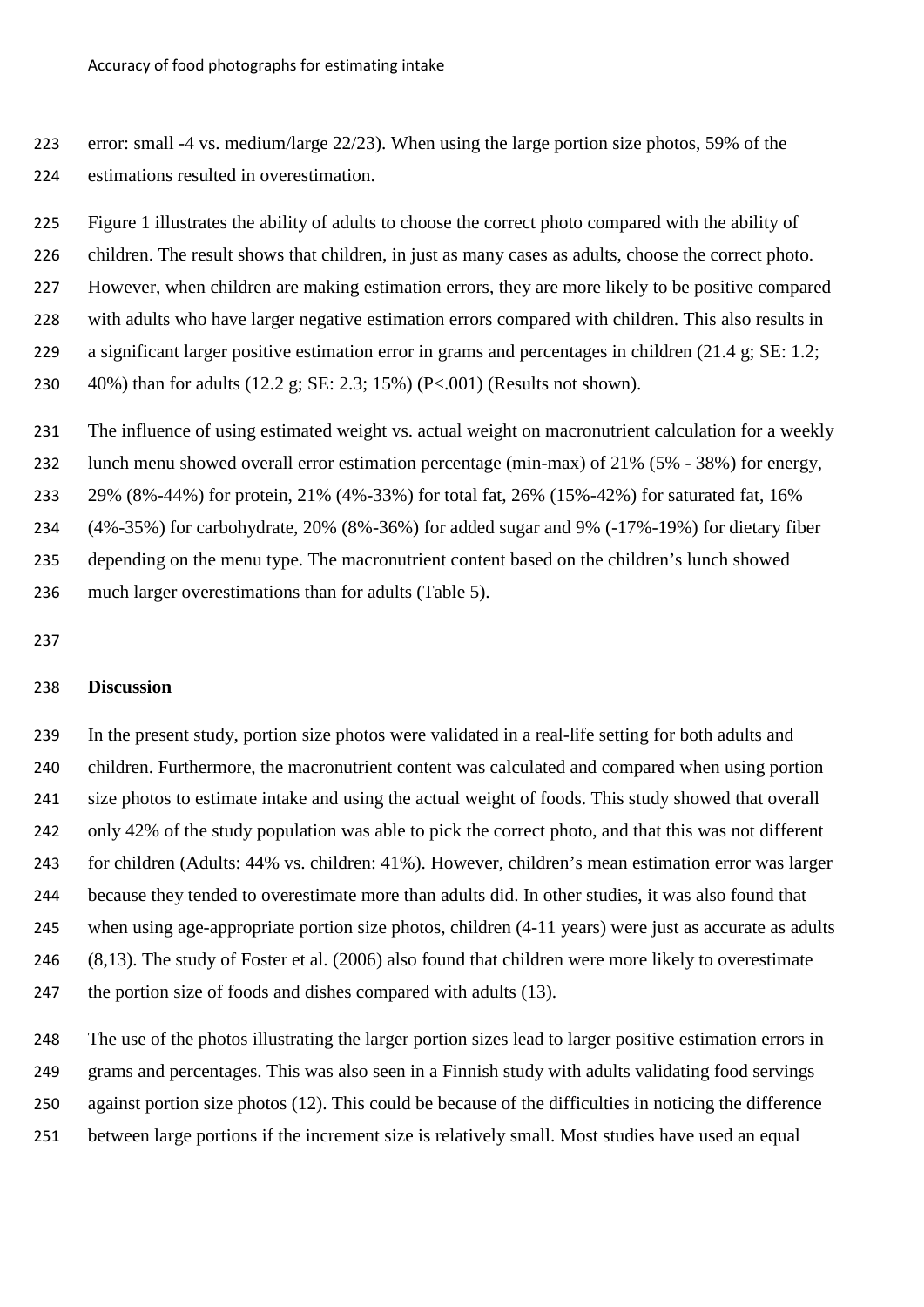252 increment between portions from the  $5<sup>th</sup>$  and  $95<sup>th</sup>$  percentile based on data from national dietary

- surveys (6,14,18-21). In some studies, they made increments on a log scale between the portion
- sizes to overcome the difficulties distinguishing between larger portions (11,18). Using a log scale
- might also lead to greater errors when choosing large portions because of greater portion
- differences. In the present study, equal increments were chosen, but small adjustments were made
- to ensure visual increment difference between photos.
- The errors related to the choice of large portion photos could also be due to the perception of size and depth of the two dimensional portion size photos, and the photo angle used when taking the photos. Food portions taken from an angle, as in the present study, seem smaller than photos taken from above as the angle visually shrinks the plate, and it becomes more oval in shape. However, Subar et al. (2010) studied the importance of the angle of the pictures taken from above and with an angle of 45 degrees for 27 portion size images of foods (21). The only food where there was significant difference between estimation errors at the two angles was for potato chips, which were determined best by photos obtained at 45 degrees. The study also illustrated that participants preferred the photos taken from above, but the preference is not reflected in smaller estimation errors. Few other studies have used photos taken from above. Thoradeniya et al. (2012) was the only study that exclusively used photos that were taken from above (19).
- The present study also illustrated that using fractions of, or more than, one photo portion to estimate the portion size of the food served introduced larger errors than choosing the photo closest to the portion size served. This has, to the authors' knowledge, not been reported before in the scientific literature. Nelson et al. (1994) showed that a series of eight photos provided more accurate estimates than just one photo where the participants should indicate the percentage or fraction of the displayed portion corresponding to the served portion (6). In other studies, participants had the opportunity to indicate that the portion was "smaller than the smallest portion" or "larger than the largest portion" in a photo series, but the results were not reported according to use of these options (14,22).
- Finally, we estimated the size of error on the estimated intake of macronutrients from a weekly
- lunch menu using the portion size photos compared with the real weight. This showed total
- estimation error percentages from 9% for dietary fiber to 29% for protein. Energy was
- overestimated by 21%, so it is likely that other macronutrients were overestimated to the same
- degree. This was not the case for carbohydrates and dietary fiber. However, bread was not included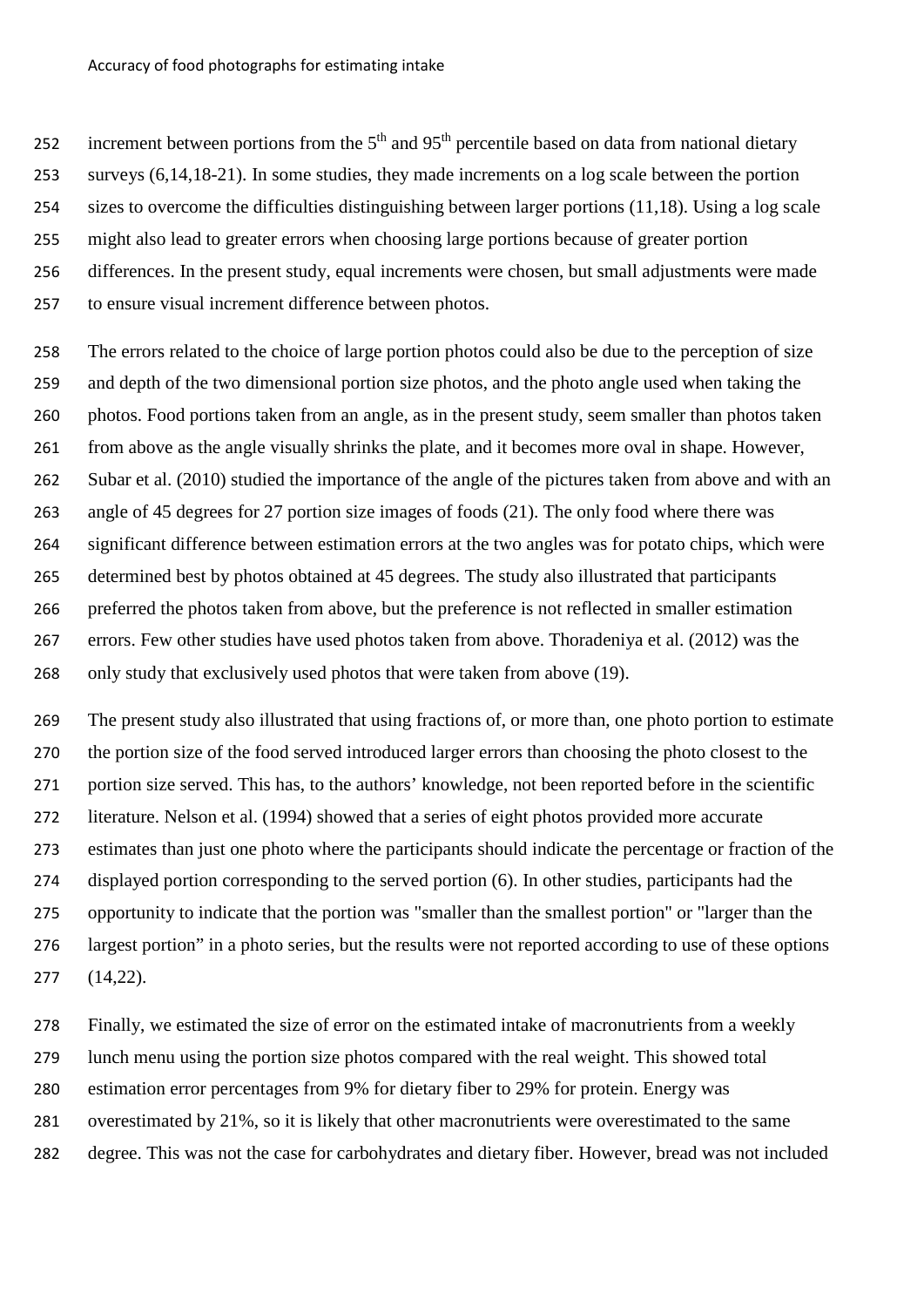in the calculations, and pasta and rice had fairly high percentages of correct estimations (57% and

77%, respectively). On the other hand, meat and casserole portions were frequently overestimated,

and overall meat portions were overestimated by 51% and casserole portions by 55%. This can

 explain the larger difference in protein (29%) and saturated fat (26%) between estimated and actual food portions.

 Several of the photo series in the present study (casseroles, meat and fish, rice and pasta, vegetables, cake) were also included in another validation study, only moderated slightly to reflect the portion sizes for children 3-10 years (11), but using the same plates, the same foods, the same angels, photographer etc. These photo series were validated in a "laboratory" condition where parents of 3- 10 year olds evaluated predefined servings of single foods across three European countries. For most of the photos, but not all, there were more correct estimations. This could be due to the validation method where the vast majority of the predefined servings validated were exactly similar foods as the ones on the portion size photos. This might not represent a realistic use of the portion size photos in, e.g., a national dietary survey. Therefore, the validation method may also produce a better result than can be expected in real life.

 Turconi et al. (2005) also validated 434 portion size photo series, with each series illustrating three portions among 448 volunteers in a real-life setting, similar to the present study. They, however, reported the errors of the 9075 assessments in five broad food groups, and because of the large number of observations, the mean differences were small (3%-11%) (7). In the present study, there were 2202 observations, and the overall difference in percent was 17%, and the mean difference in the 7 food groups ranged from -7% to 44%.

 Subar et al. (2010) also mimicked real-life in their validation of digital portion size photos. They 305 found that 14% of all the foods they included were estimated within  $\pm 10$ % of the actual weight, in the present study it was 18%. The study of Subar et al. (2010) also found that drawings of generic mounds or household measures (cups, glasses, bowls) were as accurate as photos of food portions and therefore are cost-effective alternatives to photos of foods (14). In the study of Frobisher and Maxwell (2003), it was also found that standard descriptions of portion sizes performed no worse or better than photographs of portion sizes (23). In an Irish study by Faulkner et al. (2016), they evaluated the precision and ease of use of different portion size estimation aids and they found that food photos were the least precise and that household measures (portion pots and cups) were easy to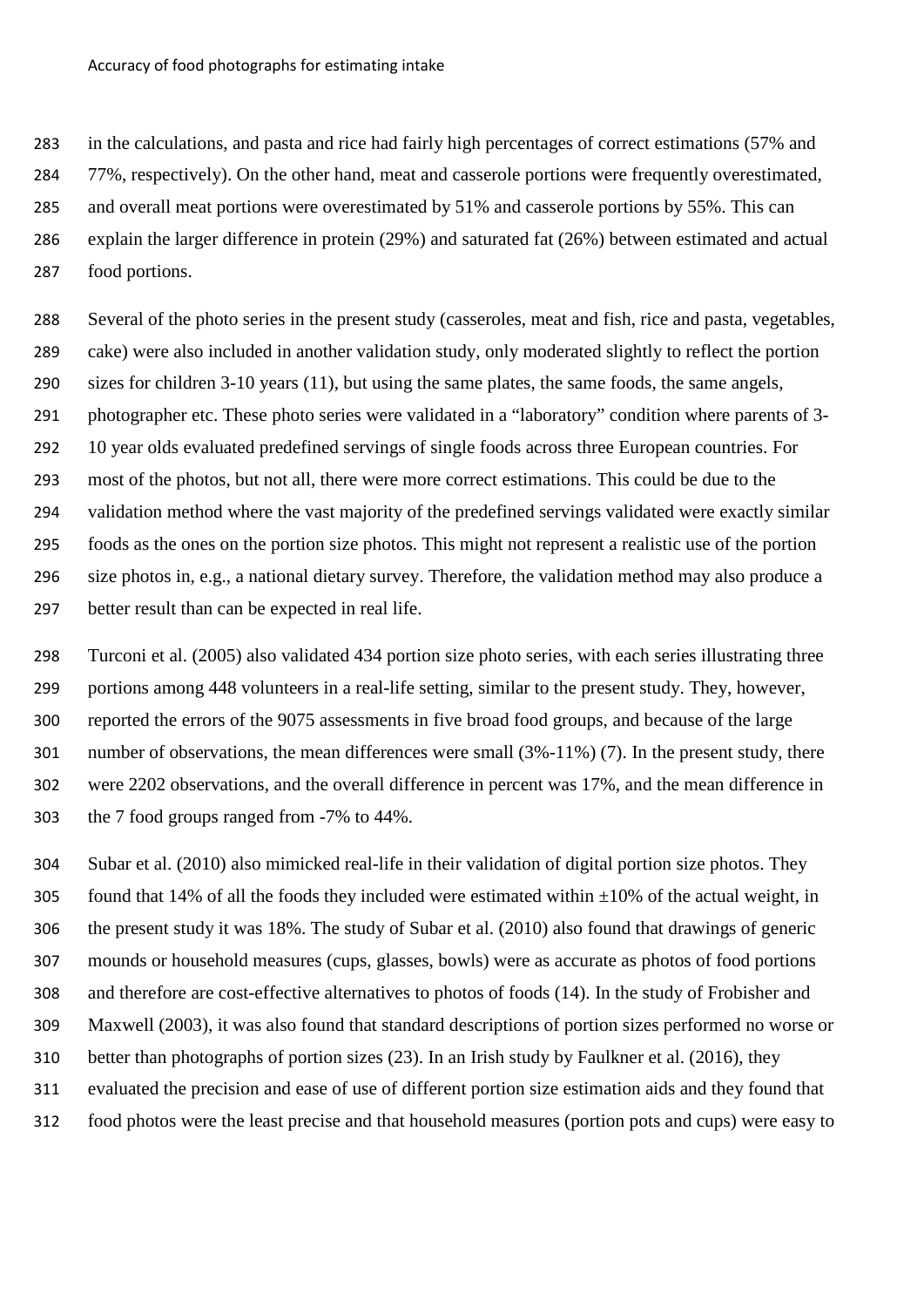use and relatively precise. However, the study focused on an aid's ability to help participants to choose an appropriate serving size (24).

 Even if participants choose the correct photo, the mean difference between actual weight and photo weight can be relatively high if the weight span within a photo series is large. If in a wide weight span only a few photo portions are available to choose among, a high percentage of correctly estimated portion sizes is more likely, but because the weight distance between the photos is large, there could be large differences between estimated and actual weight.

 Small portions of foods such as cold cuts of meat and fat spread get high error percentages very easily for a small overestimation of e.g. 2 g, because all photos show small amounts with small weight increments between. Several studies have showed large overestimations of fat spread on bread (8,25,26). The major estimation error of fat can be problematic for the calculation of fat and energy intake. Therefore, having an optimal number of photos and an appropriate weight range for the target group is important. Studies suggest that photo series with more photos provide higher accuracy than photo series with fewer photos (eight vs. four; five vs. three; eight vs. one photo). But in these studies, photo series with fewer photos seemed to be easier for participants to grasp (6,12,14,19,27).

 The strength of the present study is that it was conducted in a real-life setting closer to the use of the food portion photographs in the DANSDA where the food intake is to be recorded on a continuous basis. The validation technique used also allowed for performing nutrient calculation on a weekly menu to get an idea of the error size introduced in macronutrient calculations when using the photo weights compared with the actual weight. A weakness was that participants estimated their portions before eating and not after eating as would probably be the procedure in a dietary assessment/survey. In the present study, participants did not have to take memory and waste into account, which could have introduced even larger errors. Therefore, the present study qualifies as a perception study according to the psychological constructs involved in portion size estimation using food photographs proposed by Nelson & Darbyshire in 1994 (6). Furthermore, participants were asked to separate the food on the plate when taking a portion. Serving, e.g., the meat sauce on top of the rice would have made estimations more difficult.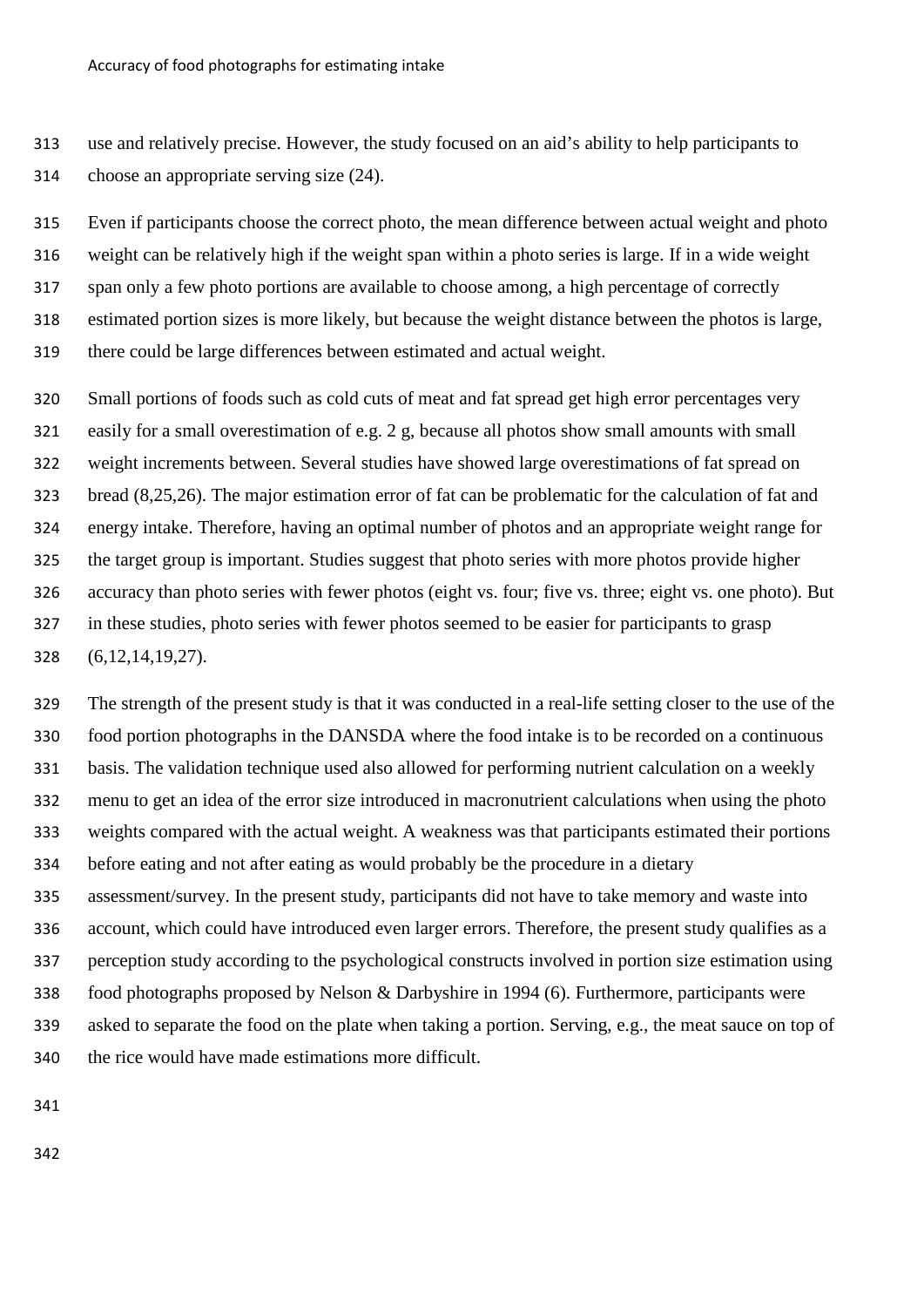# **Conclusion**

 Photos of different food portion sizes are cost-effective compared with actual weights as a portion estimation tool and widely used in dietary surveys. However, the photos validated in the present study were not very accurate when used in a realistic situation compared to actual weights. This has

substantial influence on estimated food intake and nutrient calculations.

# **Acknowledgement**

The authors would like to thank the caterers, children and adults in the participating schools and

companies for taking part in this study and for helping with the planning of relevant menus,

estimating their portion sizes using photos and letting us weigh their lunch meals in portions of

food. The study was internally funded. The authors declare no conflict of interest.

# **Transparency Declaration**

The lead author affirms that this manuscript is an honest, accurate, and transparent account of the

study being reported, that no important aspects of the study have been omitted and that any

discrepancies from the study as planned (and registered with) have been explained. The reporting of

this work is compliant with STROBE guidelines. The lead author affirms that no important aspects

of the study have been omitted and that any discrepancies from the study as planned have been

explained. The study has not been registered in any trials registry.

# **Author contributions:**

 The authors' contributions are as follows: APBJ, KHYG, TRHNI, SFA, TUCHR designed the study and formulated the research questions; ABJ, TRHNI and KHYG collected the dietary intake data. APBJ drafted the manuscript. All authors took part in a critical revision of the manuscript and approved the final version of the paper.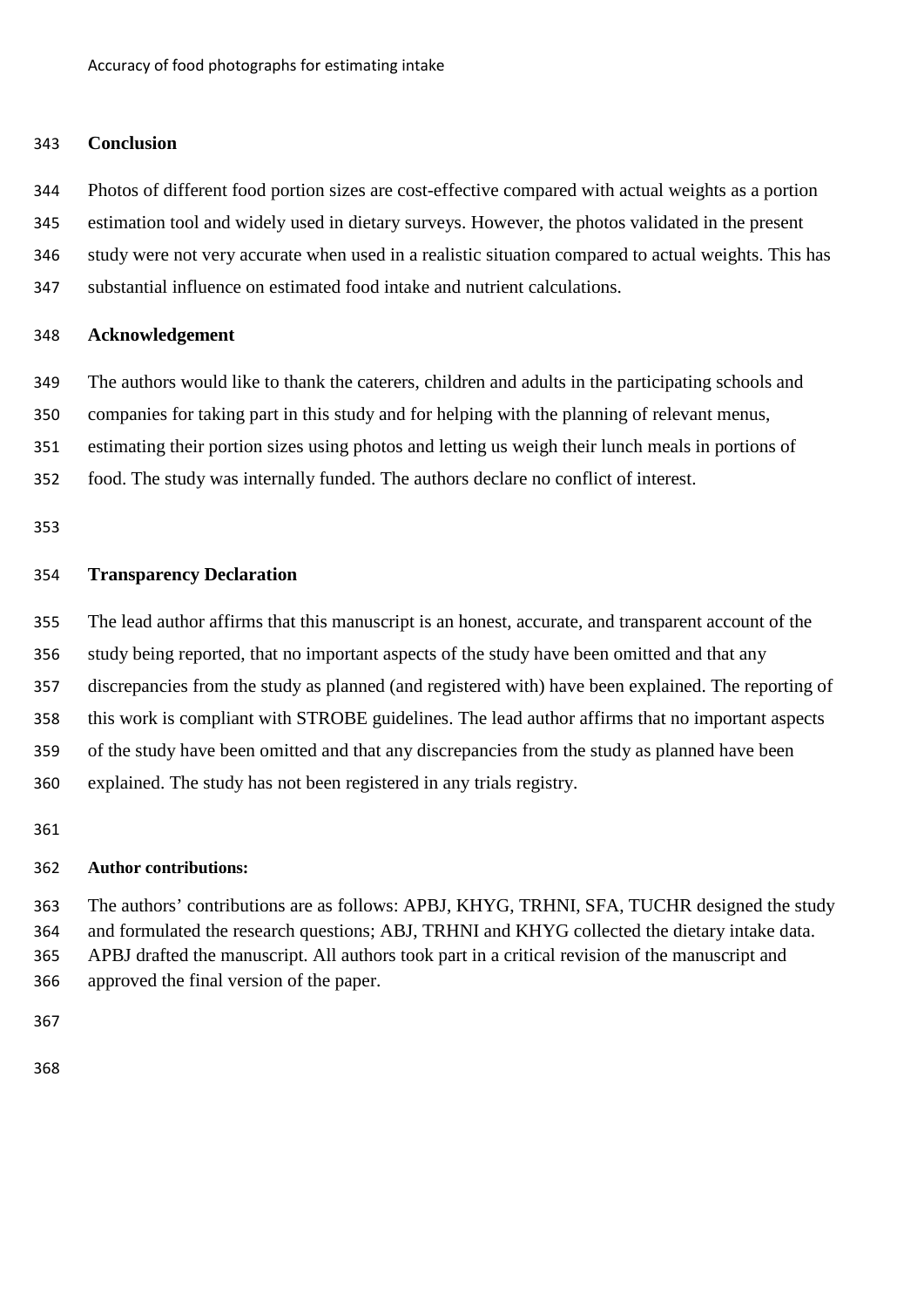| 369                             |     | Reference List                                                                                                                                                                                                                                                                                                                                                                                                                                                       |
|---------------------------------|-----|----------------------------------------------------------------------------------------------------------------------------------------------------------------------------------------------------------------------------------------------------------------------------------------------------------------------------------------------------------------------------------------------------------------------------------------------------------------------|
| 370                             |     |                                                                                                                                                                                                                                                                                                                                                                                                                                                                      |
| 371<br>372                      |     | 1. Gibson RS. Principles of Nutritional Assessment. Second ed. Oxford: Oxford University<br>Press; 2005.                                                                                                                                                                                                                                                                                                                                                             |
| 373<br>374                      |     | 2. Young LR, Nestle MS. Portion sizes in dietary assessment: issues and policy implications.<br>Nutr Rev. 1995;53:149-58.                                                                                                                                                                                                                                                                                                                                            |
| 375<br>376                      |     | 3. Haraldsdottir J, Tjonneland A & Overvad K. Validity of individual portion size estimates in a<br>food frequency questionnaire. Int J Epidemiol. 1994;23:786-96.                                                                                                                                                                                                                                                                                                   |
| 377<br>378                      |     | 4. Cypel YS, Guenther PM & Petot GJ. Validity of portion-size measurement aids: a review. J<br>Am Diet Assoc. 1997;97:289-92.                                                                                                                                                                                                                                                                                                                                        |
| 379<br>380                      |     | 5. Godwin SL, Chambers E & Cleveland L. Accuracy of reporting dietary intake using various<br>portion-size aids in-person and via telephone. J Am Diet Assoc. 2004;104:585-94.                                                                                                                                                                                                                                                                                       |
| 381<br>382                      |     | 6. Nelson M, Atkinson M & Darbyshire S. Food photography: The perception of food portion<br>size from photographs. Br J Nutr. 1994;72:649-63.                                                                                                                                                                                                                                                                                                                        |
| 383<br>384<br>385               | 7.  | Turconi G, Guarcello M, Berzolari FG, et al. An evaluation of a colour food photography atlas<br>as a tool for quantifying food portion size in epidemiological dietary surveys. Eur J Clin Nutr.<br>2005;59:923-31.                                                                                                                                                                                                                                                 |
| 386<br>387                      |     | 8. Lillegaard IT, Overby NC & Andersen LF. Can children and adolescents use photographs of<br>food to estimate portion sizes? Eur J Clin Nutr. 2005;59:611-17.                                                                                                                                                                                                                                                                                                       |
| 388<br>389                      |     | 9. Smith K, Sampson G, Probst Y, et al. Development of Australian portion size photographs to<br>enhance selfadministered online dietary assessments for adults. Nutr Diet. 2010;4: 275-80.                                                                                                                                                                                                                                                                          |
| 390<br>391<br>392<br>393        |     | 10. Biltoft-Jensen A, Matthiessen J, Rasmussen LB, et al. Validation of the Danish 7-day pre-<br>coded food diary among adults: energy intake v. energy expenditure and recording length. Br<br>J Nutr. 2009;102:1838-46.                                                                                                                                                                                                                                            |
| 394<br>395<br>396               | 11. | Trolle E, Vandevijvere S, Ruprich J, et al. Validation of a food quantification picture book<br>targeting children of 0-10 years of age for pan-European and national dietary surveys. Br J<br>Nutr. 2013;110:2298-308.                                                                                                                                                                                                                                              |
| 397<br>398                      |     | 12. Ovaskainen ML, Paturi M, Reinivuo H, et al. Accuracy in the estimation of food servings<br>against the portions in food photographs. Eur J Clin Nutr. 2008;62:674-81.                                                                                                                                                                                                                                                                                            |
| 399<br>400<br>401<br>402<br>403 |     | 13. Foster E, Matthews JN, Nelson M, et al. Accuracy of estimates of food portion size using food<br>photographs--the importance of using age-appropriate tools. Public Health Nutr. 2006;9:509-<br>Subar AF, Crafts J, Zimmerman TP, et al. Assessment of the accuracy of<br>14.<br>14.<br>portion size reports using computer-based food photographs aids in the development of an<br>automated self-administered 24-hour recall. J Am Diet Assoc. 2010;110:55-64. |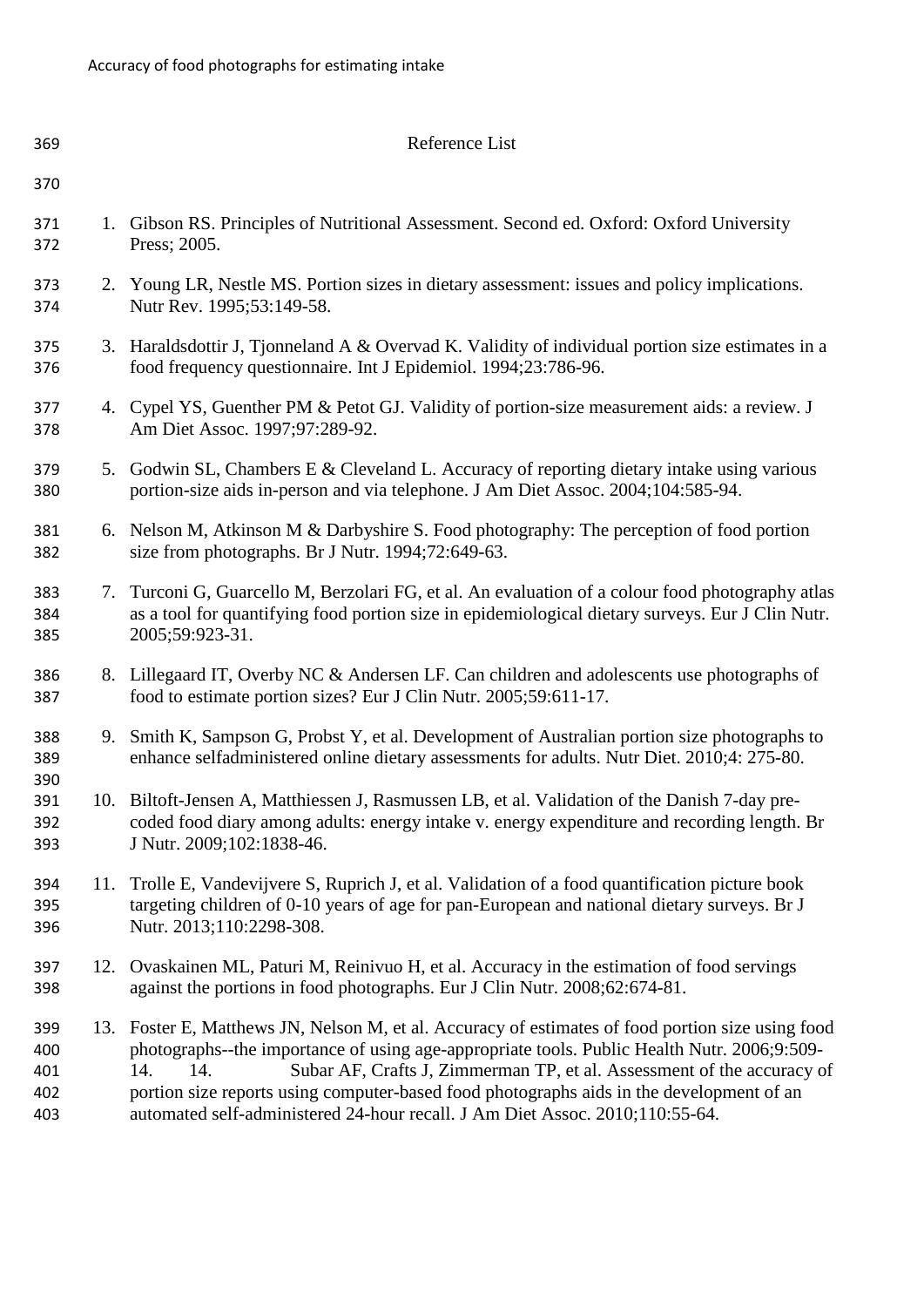- 15. Foster E, Adamson AJ, Anderson AS, et al. Estimation of portion size in children's dietary assessment: lessons learnt. European Journal of Clinical Nutrition. 2009;63:S45-S49.
- 16. Nelson M, Haraldsdottir J. Food photographs: practical guidelines II. Development and use of photographic atlases for assessing food portion size. Public Health Nutr. 1998;1:231-37.
- 17. Nielsen TH, Biltoft-Jensen A, Ygil KH et al. (2011) Undersøgelse af portionsstørrelser blandt danskere i alderen 4 til 75 år (Investigation of food portion sizes among 4-75 year old Danes). DTU Fødevareinstituttet, Danmarks Tekniske Universitet.
- 411 18. Foster E, Matthews JN, Lloyd J, et al. Children's estimates of food portion size: the development and evaluation of three portion size assessment tools for use with children. Br J Nutr. 2008;99:175-84.
- 19. Thoradeniya T, de SA, Arambepola C, et al. Portion size estimation aids for Asian foods. J Hum Nutr Diet. 2012;25:497-504.
- 20. Slimani N, Deharveng G, Charrondiere RU, et al. Structure of the standardized computerized 24-h diet recall interview used as reference method in the 22 centers participating in the EPIC project. European Prospective Investigation into Cancer and Nutrition. Comput Methods Programs Biomed. 1999;58:251-66.
- 21. Toobert DJ, Strycker LA, Hampson SE, et al. Computerized portion-size estimation compared to multiple 24-hour dietary recalls for measurement of fat, fruit, and vegetable intake in overweight adults. J Am Diet Assoc. 2011;111:1578-83.
- 22. Lucas F, Niravong M, Villeminot S, et al. Estimation of food portion size using photographs: validity, strengths, weaknesses and recommendations. J Hum Nutr Diet. 1995;8:65-74.
- 23. Frobisher C, Maxwell SM. The estimation of food portion sizes: a comparison between using descriptions of portion sizes and a photographic food atlas by children and adults. J Hum Nutr and Diet. 2003;16:181-8.
- 24. Faulkner GP, Livingstone MB, Pourshahidi LK, et al. An evaluation of portion size estimation aids: precision, ease of use and likelihood of future use. Public Health Nutr. 2016;19:2377-87.
- 430 25. Nelson M, Atkinson M & Darbyshire S. Food photography II: use of food photographs for estimating portion size and the nutrient content of meals. Br J Nutr. 1996;76:31-49.
- 26. De Keyzer W, Huybrechts I, De Maeyer M, et al. Food photographs in nutritional surveillance: errors in portion size estimation using drawings of bread and photographs of margarine and beverages consumption. Br J Nutr. 2011;105:1073-83.
- 27. Robson PJ, Livingstone MB. An evaluation of food photographs as a tool for quantifying food and nutrient intakes. Public Health Nutr. 2000;3:183-92.
-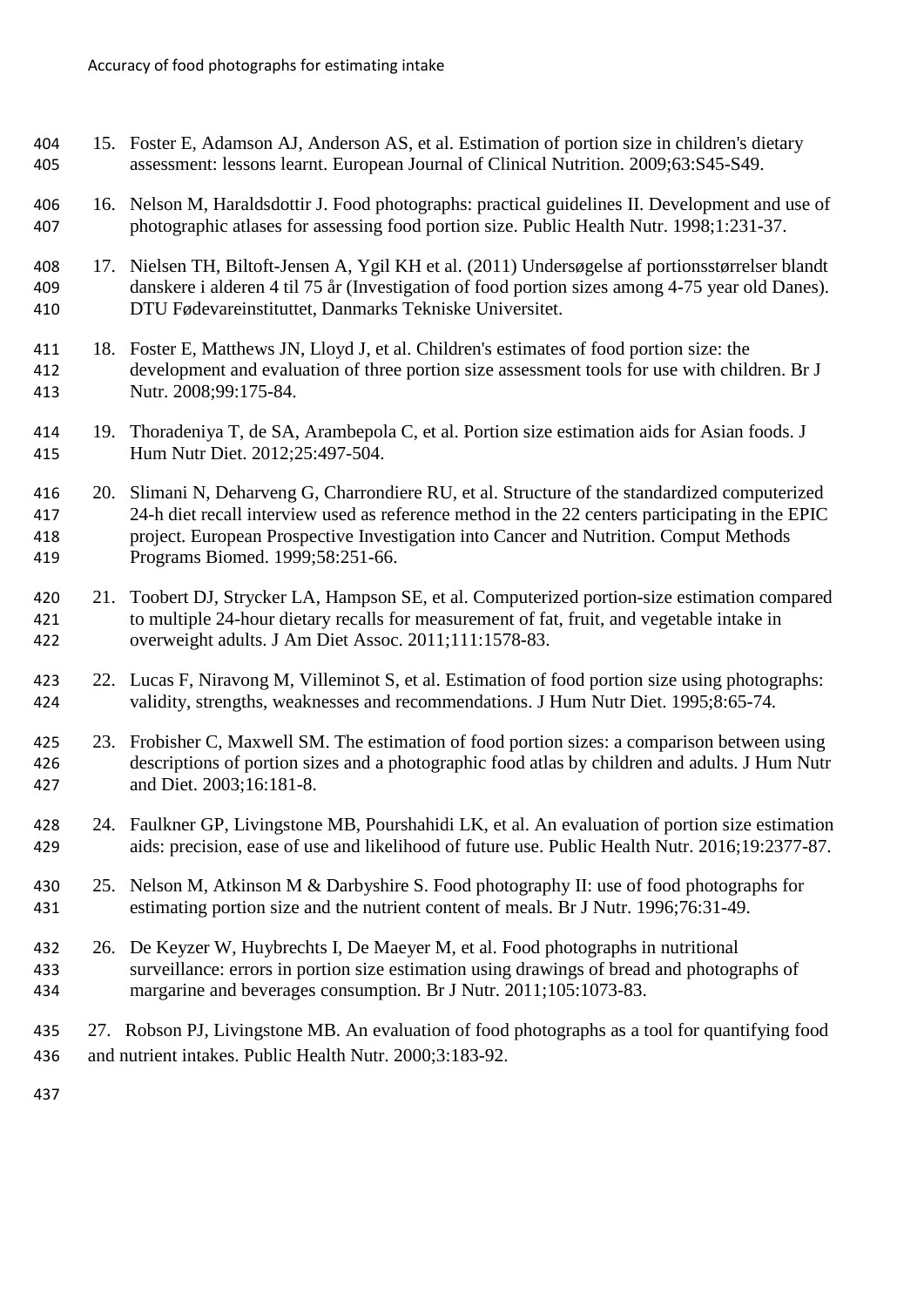# 438 Table 1. Characteristics of children and adults who took part in the study.

| Characteristics*                | <b>Adults</b><br>$(n=622, 1840$ estimations) | <b>Children</b><br>$(n=109, 362$ estimations) |
|---------------------------------|----------------------------------------------|-----------------------------------------------|
| Age, mean (sd)                  | 40(12)                                       |                                               |
| Males $(\%)$                    | 59                                           | 53                                            |
| Education $(\% )$               |                                              |                                               |
| No/vocational/short (below 13   | 33                                           |                                               |
| years)                          |                                              |                                               |
| Medium/long (13 years or above) | 64                                           |                                               |
| Missing                         |                                              |                                               |

439 \* Numbers are weighed by number of estimations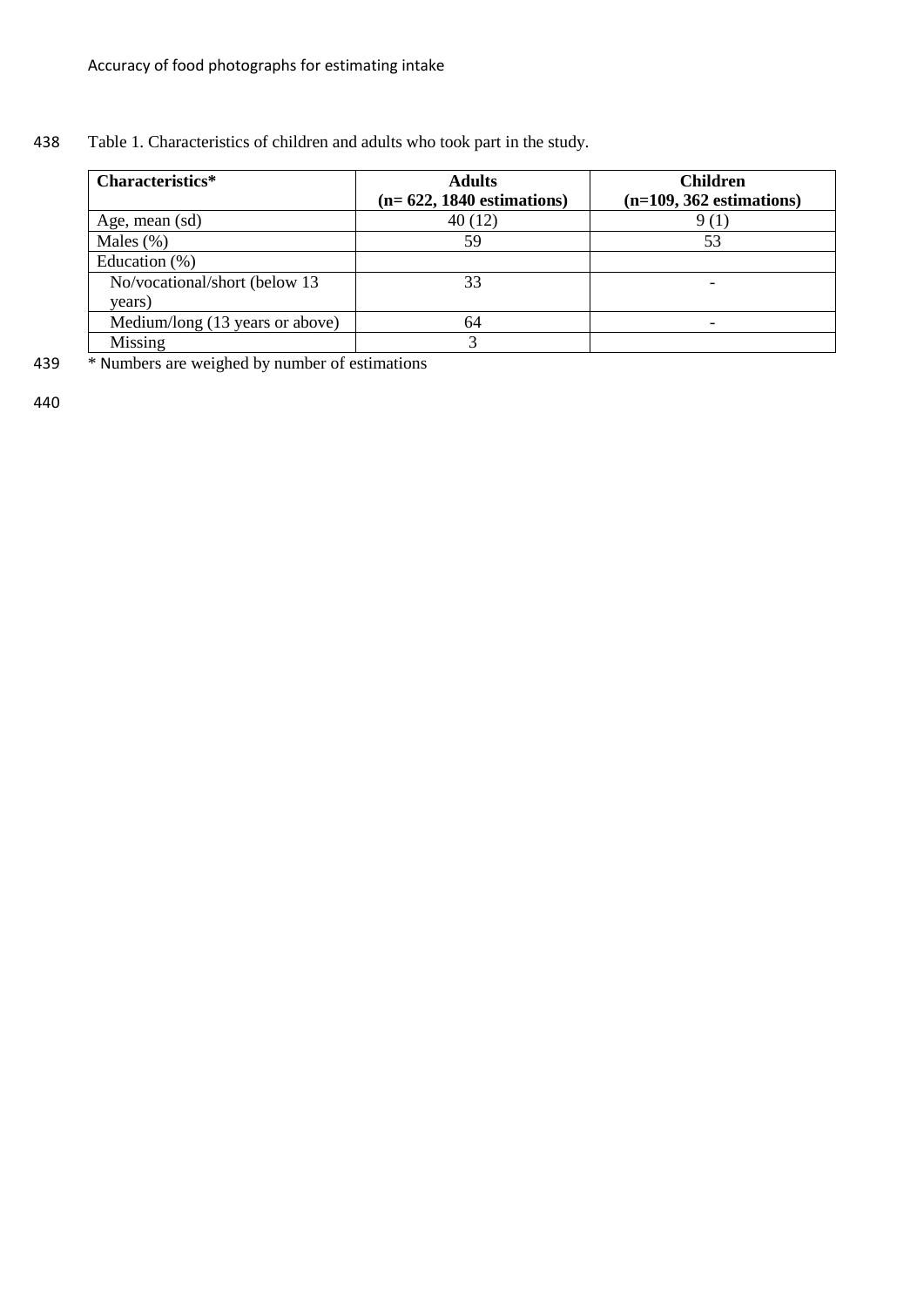# Accuracy of food photographs for estimating intake

Table 2. Percentages of participants choosing the correct, adjacent or distant photo when comparing photo weight to actual weight. Difference and standard error (SE) of the difference between the photo weight and actual weight in grams. The mean difference as a percentage of the actual weight. Spearman correlation between the photo weight and the actual weight.

| <b>Food items</b>         | <b>Photo</b><br>series   | Obser-<br>vations<br>N | Corre<br><b>ct</b><br>photo<br>$(\%)$ |               | <b>Adjacent</b><br>photo<br>$(\%)$ |                | <b>Distant</b><br>photo $(\% )$ | <b>Mean</b><br>photo<br>weight<br>$g \pm (SE^{\eta})$ | <b>Mean</b><br>actual<br>weight<br>$g \pm (SE^{\eta})$ | <b>Mean</b><br>difference:<br>Photo weight -<br>actual weight<br>$g \pm (SE^{\parallel})^{\perp}$ | <b>Mean</b><br>difference<br>$\frac{6}{6}$ | <b>SpearmanC</b><br>orrela-tion <sup>§</sup> |
|---------------------------|--------------------------|------------------------|---------------------------------------|---------------|------------------------------------|----------------|---------------------------------|-------------------------------------------------------|--------------------------------------------------------|---------------------------------------------------------------------------------------------------|--------------------------------------------|----------------------------------------------|
|                           |                          |                        |                                       | $-1$          | $+1$                               | $\mathbf{>}$ - | $> +1$                          |                                                       |                                                        |                                                                                                   |                                            |                                              |
| Fat spread on bread       | $\overline{2}$           | 121                    | 28                                    | 13            | 31                                 | 2              | 26                              | 10.7(0.6)                                             | 8.8(0.5)                                               | $1.9(0.4)$ **                                                                                     | 22                                         | $0.69**$                                     |
| Filling on bread          |                          | 370                    | 35                                    | 15            | 20                                 | 11             | 19                              | 41.3(1.5)                                             | 38.2(1.3)                                              | $3.1(1.4)$ *                                                                                      | 8                                          | $0.67**$                                     |
| Meat/fish                 | $\overline{\phantom{a}}$ | 403                    | 33                                    | $\mathcal{I}$ | 33                                 |                | 26                              | 115.3(3.1)                                            | 80.0(1.8)                                              | $35.3(2.4)$ **                                                                                    | 44                                         | $0.69**$                                     |
| Casseroles                | 3                        | 105                    | 30                                    | 8             | 42                                 | 3 <sup>1</sup> | 17                              | 200.7(7.0)                                            | 146.0(6.1)                                             | $55.2(7.4)$ **                                                                                    | 38                                         | $0.37**$                                     |
| Potatoes/rice/pasta       | 5                        | 363                    | 54                                    |               | 23                                 | $\mathcal{D}$  | 10                              | 127.8(4.3)                                            | 109.3(3.4)                                             | $18.5(3.7)$ **                                                                                    | 17                                         | $0.69**$                                     |
| Vegetables                | $\mathbf Q$              | 571                    | 49                                    | 16            | 19                                 | -1-1           |                                 | 79.1(2.6)                                             | 85.2(3.3)                                              | $-6.1(1.9)$                                                                                       | $-7$                                       | $0.76**$                                     |
| Cake and<br>confectionary | 4                        | 269                    | 45                                    | 6             | 36                                 |                | 12                              | 105.1(3.5)                                            | 84.4 (3.0)                                             | $20.6(2.0)**$                                                                                     | 24                                         | $0.83**$                                     |
| Total                     | 37                       | 2202                   | 42                                    | $\mathbf{1}$  | 26                                 | 6              | 15                              | 92.6(1.6)                                             | 78.9(1.4)                                              | $13.7(1.1)$ **                                                                                    | 17                                         | $0.83**$                                     |

 $* = 0.05; ** 0.001$ 

§ Spearman correlation between estimated portion (by photo) size and actual portion size (by weight).

**¶** As the number of estimations for each photo series was different, the standard error was chosen as a measure of the precision of the sample mean since the standard error depends on both the standard deviation and the sample size.

<sup>t</sup> To test whether the estimation method significantly overestimated or underestimated, the consumed portion was tested with Wilcoxon's Signed Rank test.

ǁ If actual weight was within half of the increment between photo weights (on both sides of photo weights) in a photo series it was considered a correct estimation.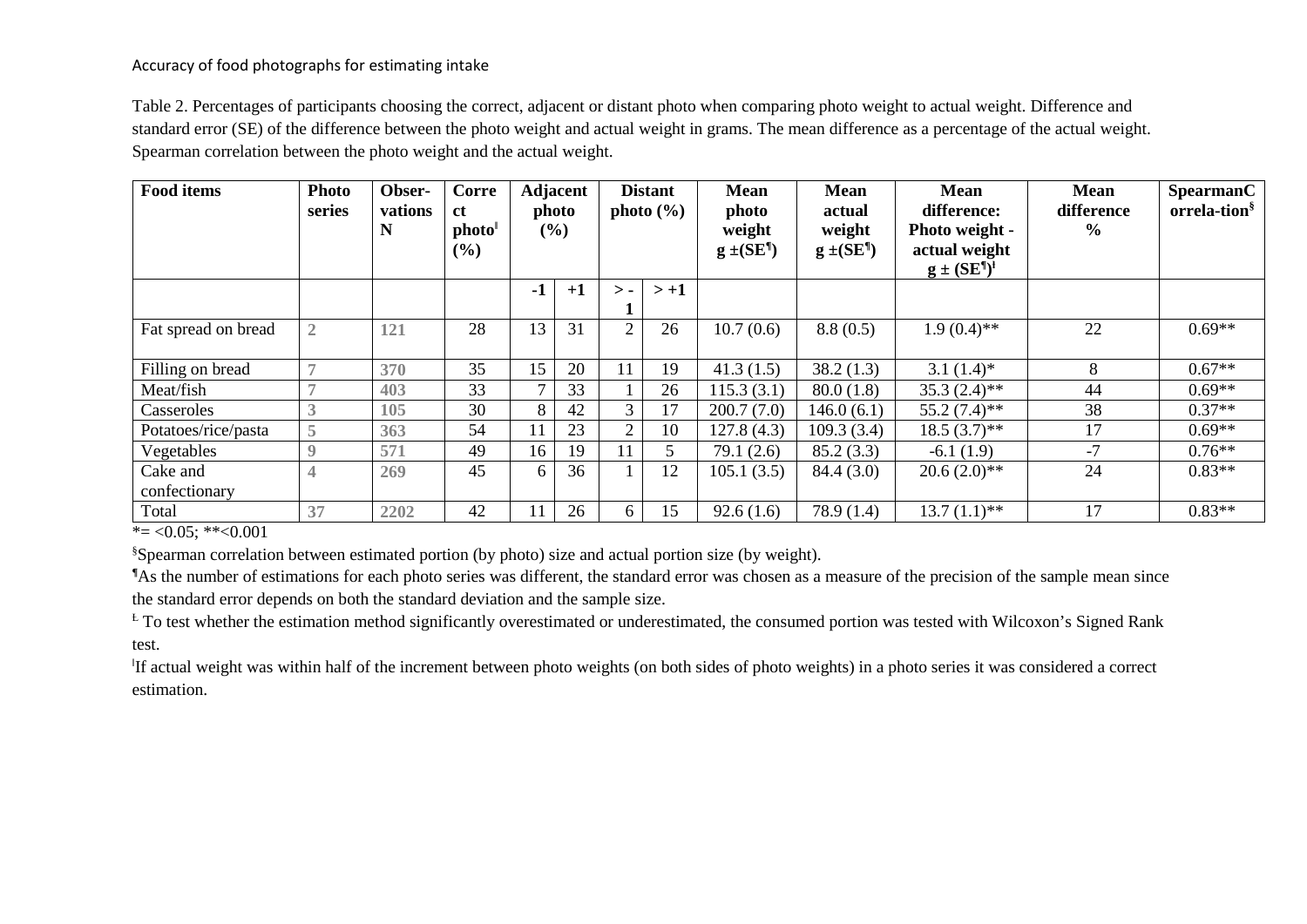Table 3. Mean difference percentage when using one or fractions of or more than one photo for estimating portion size.

| Number of<br>photos used to<br>assess portion<br>size | One photo<br>$(n=1928)$ | <b>Fractions of or</b><br>more than one<br>photo $(n=274)$ | P-value* |
|-------------------------------------------------------|-------------------------|------------------------------------------------------------|----------|
| Mean difference                                       | $12\pm1.0$              | $29 + 4.8$                                                 |          |
| $g \pm SE(%)$                                         | (15)                    | 40)                                                        |          |
| Median                                                | 0(0;35)                 | $10(-3;38)$                                                | .006     |
| difference g,                                         | (0)                     | (18)                                                       |          |
| P25; P75(%)                                           |                         |                                                            |          |

\*Mann Whitney test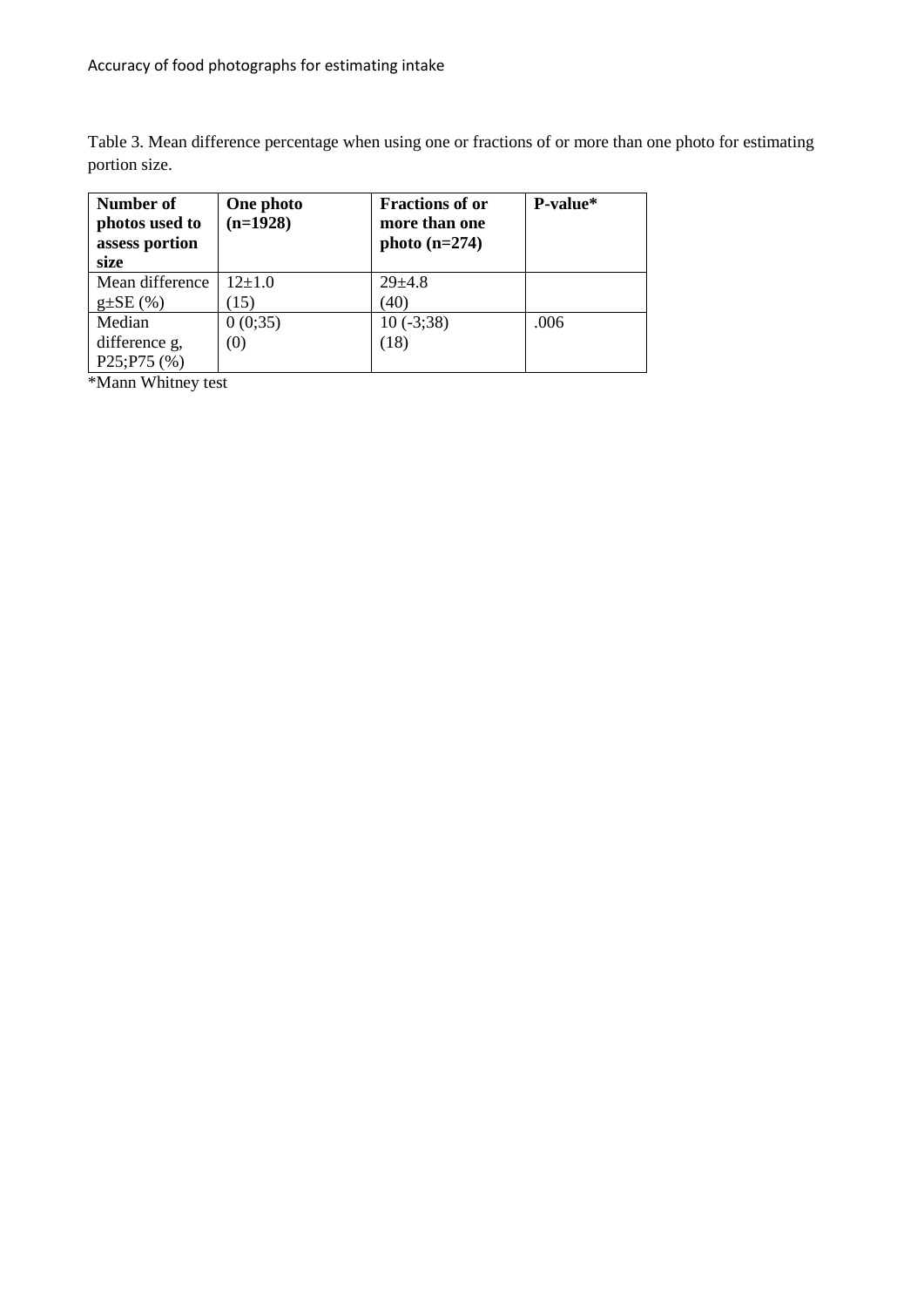Table 4. Percent correct estimations and direction of errors and error size in g and percent when

|                        |                         | $\circ$                   |                              |                              |                      |                            |                           |
|------------------------|-------------------------|---------------------------|------------------------------|------------------------------|----------------------|----------------------------|---------------------------|
| <b>Portion</b><br>size | <b>Photo</b><br>portion | Number of<br>observations | <b>Correct</b><br>estimation | <b>Smaller</b><br>estimation | Larger<br>estimation | <b>Mean</b><br>difference: | <b>Mean</b><br>difference |
| photos                 | letter <sup>§</sup>     |                           | $(\%)$                       | (%)                          | (%)                  | <b>Photo</b><br>weight -   | $\frac{6}{9}$             |
|                        |                         |                           |                              |                              |                      | actual                     |                           |
|                        |                         |                           |                              |                              |                      | weight                     |                           |
|                        |                         |                           |                              |                              |                      | $g \pm (SE)$               |                           |
| Small                  | A, B                    | 774                       | 65                           | 20                           | 15                   | $-2.6(1.0)$                | $-4$                      |
| Medium                 | C, D                    | 809                       | 30                           | 14                           | 56                   | 19.2(1.6)                  | 22                        |
| Large                  | E, F                    | 345                       | 22                           | 19                           | 59                   | 25.7(3.2)                  | 23                        |
| All                    |                         | 1928*                     | 43                           | 17                           | 40                   | 12.6(1)                    | 15                        |

using the small, medium and large portion size photos.

Distributions of correct-, under- and overestimation are significantly different between small, medium and large portion size photos P-value <0.001. Analyzed by chi2 test

\*Only those estimations which included portion size estimation by one photo

§ . The two smallest portions represented on photos A and B were considered "Small". The two middle size portions represented on photos C and D were considered "Medium". The two largest portions represented on photos E and Fwere considered "Large". For fat spread on bread with only four portion size photos, the smallest was considered "Small", the two middle were considered "Medium" and the largest "Large".